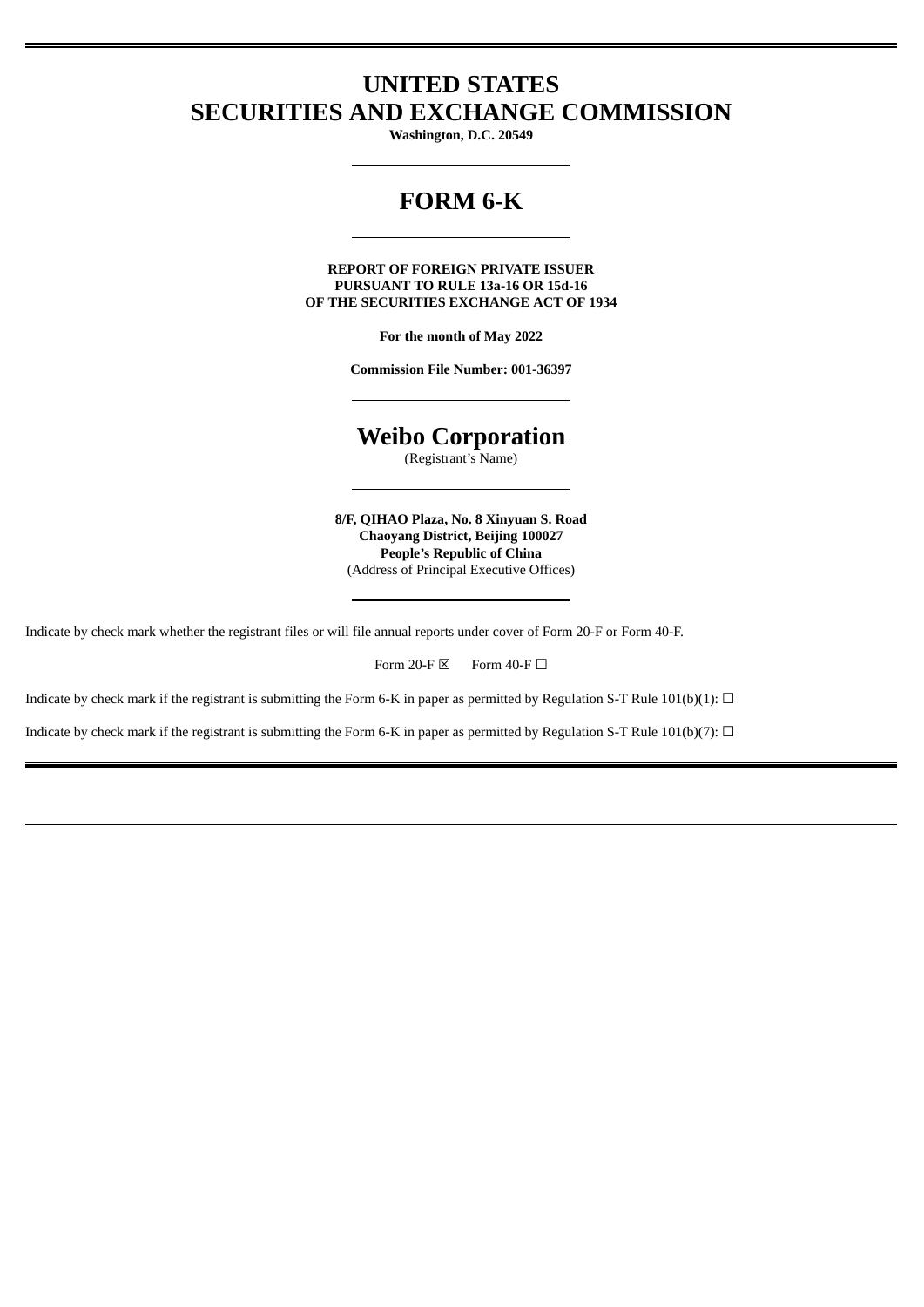#### **Exhibit Index**

Exhibit 99.1 – [Announcement](#page-3-0) – Change of Date of Publication of First Quarter 2022 Financial Results Announcement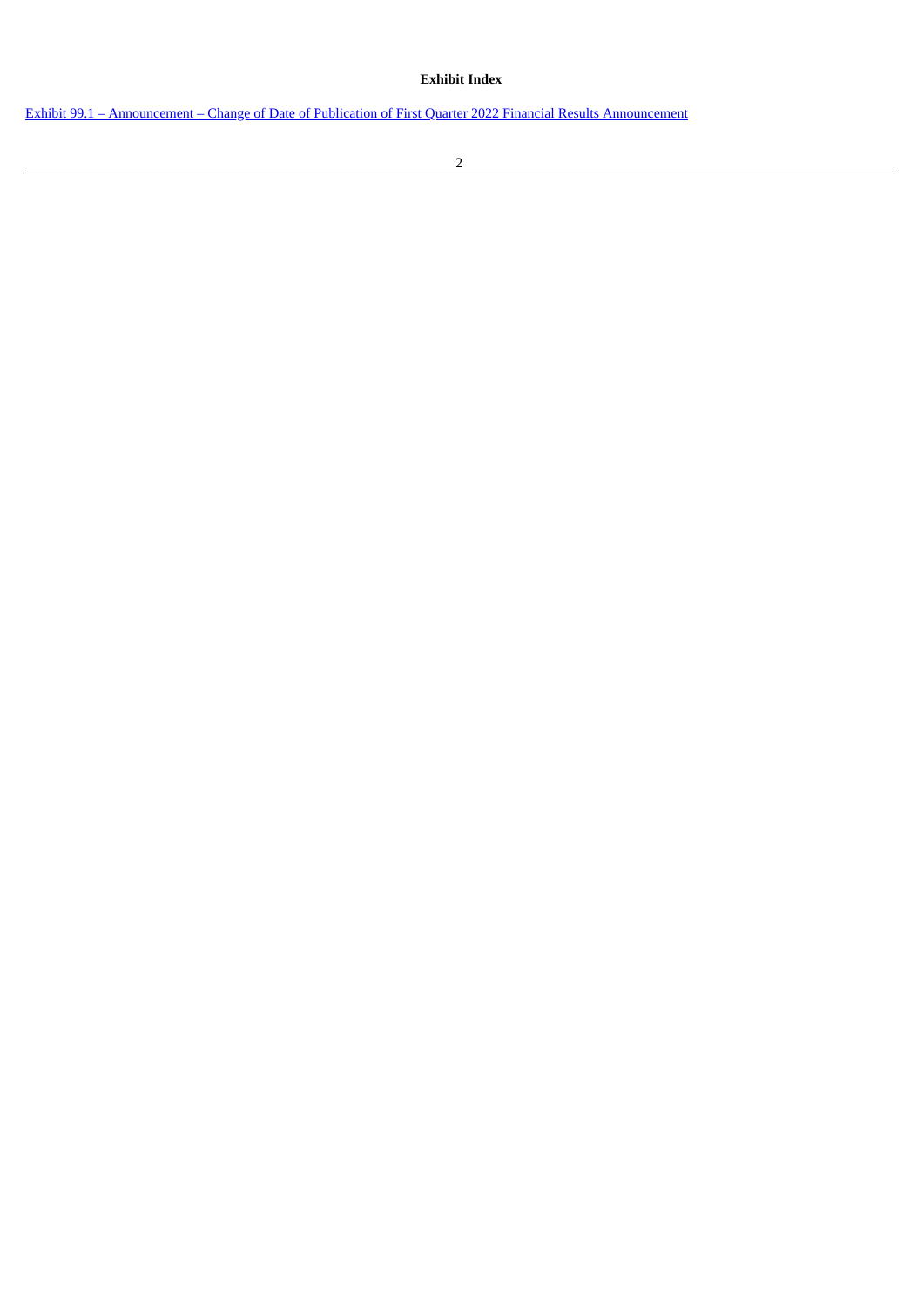#### **SIGNATURES**

Pursuant to the requirements of the Securities Exchange Act of 1934, the registrant has duly caused this report to be signed on its behalf by the undersigned, thereunto duly authorized.

### **WEIBO CORPORATION**

Fei Cao Chief Financial Officer

Date: May 27, 2022 By: /s/ Fei Cao